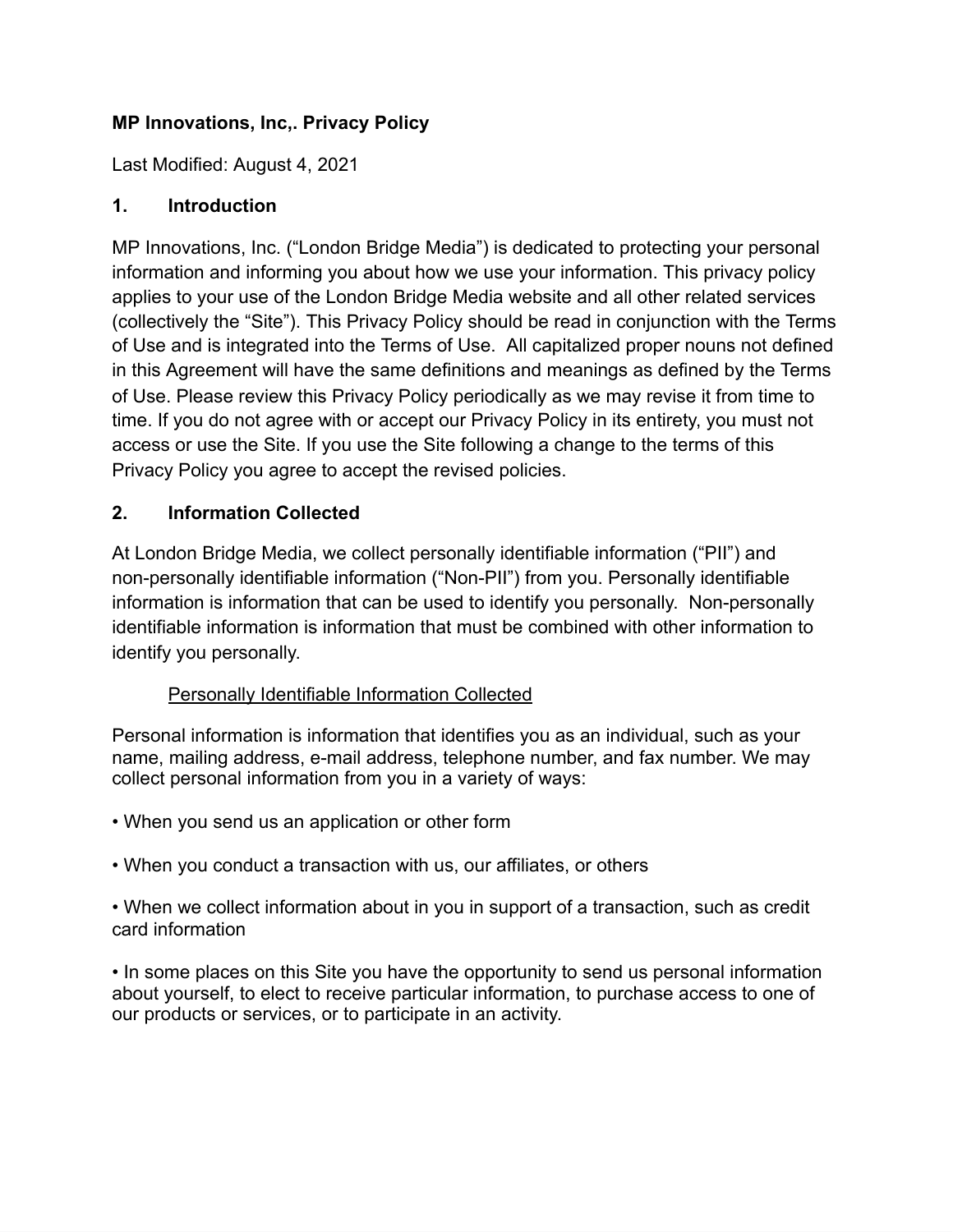#### Non-Identifying Information

Non personal information is information that cannot identify you. Whenever you use our website, we may collect Non-PII from you, such as your IP address, zip code, gender, browsing history, search history, and registration history, interactions with the Site, usage information, location, referring URL, browser, operating system, data usage, data transferred, and Internet service provider. We may also collect information including but not limited to postings you make on the public areas of our website, messages you send to us, and correspondence we receive from other members or third parties about your activities or postings.

# **Use of Your Information**

Some of your information will be visible to us or other users of the Site to facilitate communication. We use various tracking mechanisms to track the use of customers on our Site. We will never sell your information without your permission; however you agree that we may use your information in the following ways:

- To provide any services offered and to operate the London Bridge Media Site.
- To enhance or improve our users' experiences.
- To contact you via email or other electronic communications where you have an inquiry.
- To notify you of additional London Bridge Media updates.
- To share your information with third party partners or third parties hired by us to perform functions, market additional products and services, and provide services to us subject to the obligations consistent with this Privacy Policy and on the condition that the third parties use your information only on our behalf and pursuant to our instructions.

Personal information is used to primarily contact you to discuss qualifications and offers concerning health insurance and/or programs like Medicare, and to provide a detailed quote if you qualify, or any other matter related to marketing health insurance products. Methods we, or a third party affiliate, may use to contact you are via: phone call, e-mail, telephone auto-dialing system, or SMS/MMS messaging, by London Bridge Media or one of its affiliate(s) or marketing partners, including but not limited to, eHealthInsurance Services, Inc., operators of Medicare.com. You may opt out of receiving communications at any time by contacting London Bridge Media or any of its marketing partners or affiliate(s).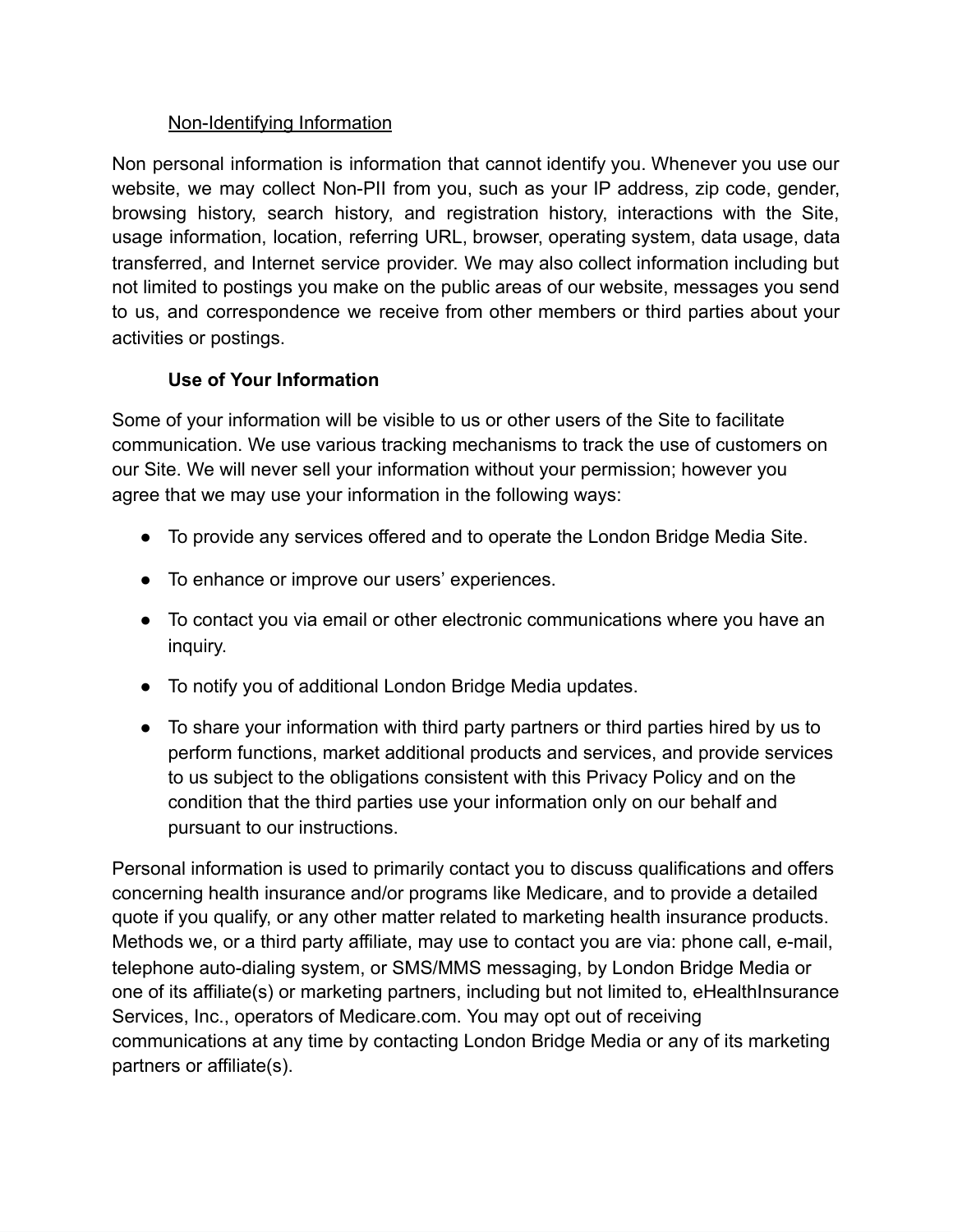Personal information collected online may be combined with information you provide to us through other sources We may also remove your personal identifiers (your name, email address, etc.). In this case, you would no longer be identified as a single unique individual. Once we have de-identified information, it is non-personal information and we may treat it like other non-personal information. Finally, we may use your personal information to protect our rights or property, or to protect someone's health, safety or welfare, and to comply with a law or regulation, court order or other legal process.

### **3. Accessing, Editing, and Removing Your Information**

If you have any questions or wish to review, change, or access any of your information collected by us, please contact us at compliance@yourlondonbridge.com. Additionally, if you wish to opt out of our data collection practices or would like us to remove any of your information from our databases, please either follow instructions on the page of the web site on which you have provided such information or subscribed or registered or contact us. After you have cancelled your account please be aware that we may keep inaccessible copies of your PII and non-PII subject to our data retention policies.

### **4. Cookies and Tracking**

We may use cookies and related technologies, such as web beacons, to collect information on our web site. A cookie is a text file that is placed on your hard disk by a web page server. Cookies cannot be used to run programs or deliver viruses to your computer. Cookies are uniquely assigned to you and can only be read by a web server in the domain that issued the cookie to you. One of the primary purposes of cookies is to provide a convenience feature to save you time. The purpose of a cookie is to tell the Web server that you have returned to a specific page. For example, if you register with us, a cookie helps London Bridge Media to recall your specific information on subsequent visits. This simplifies the process of recording your personal information, such as billing addresses, shipping addresses, and so on. When you return to the same London Bridge Media website, the information you previously provided can be retrieved, so you can easily use the features that you customized. A web beacon is a small graphic image that allows the party that set the web beacon to monitor and collect certain information about the viewer of the web page, web-based document or e-mail message, such as the type of browser requesting the web beacon, the IP address of the computer that the web beacon is sent to and the time the web beacon was viewed. Web beacons can be very small and invisible to the user, but, in general, any electronic image viewed as part of a web page or e-mail, including HTML based content, can act as a web beacon. We may use web beacons to count visitors to the web pages on the web site or to monitor how our users navigate the web site, and we may include web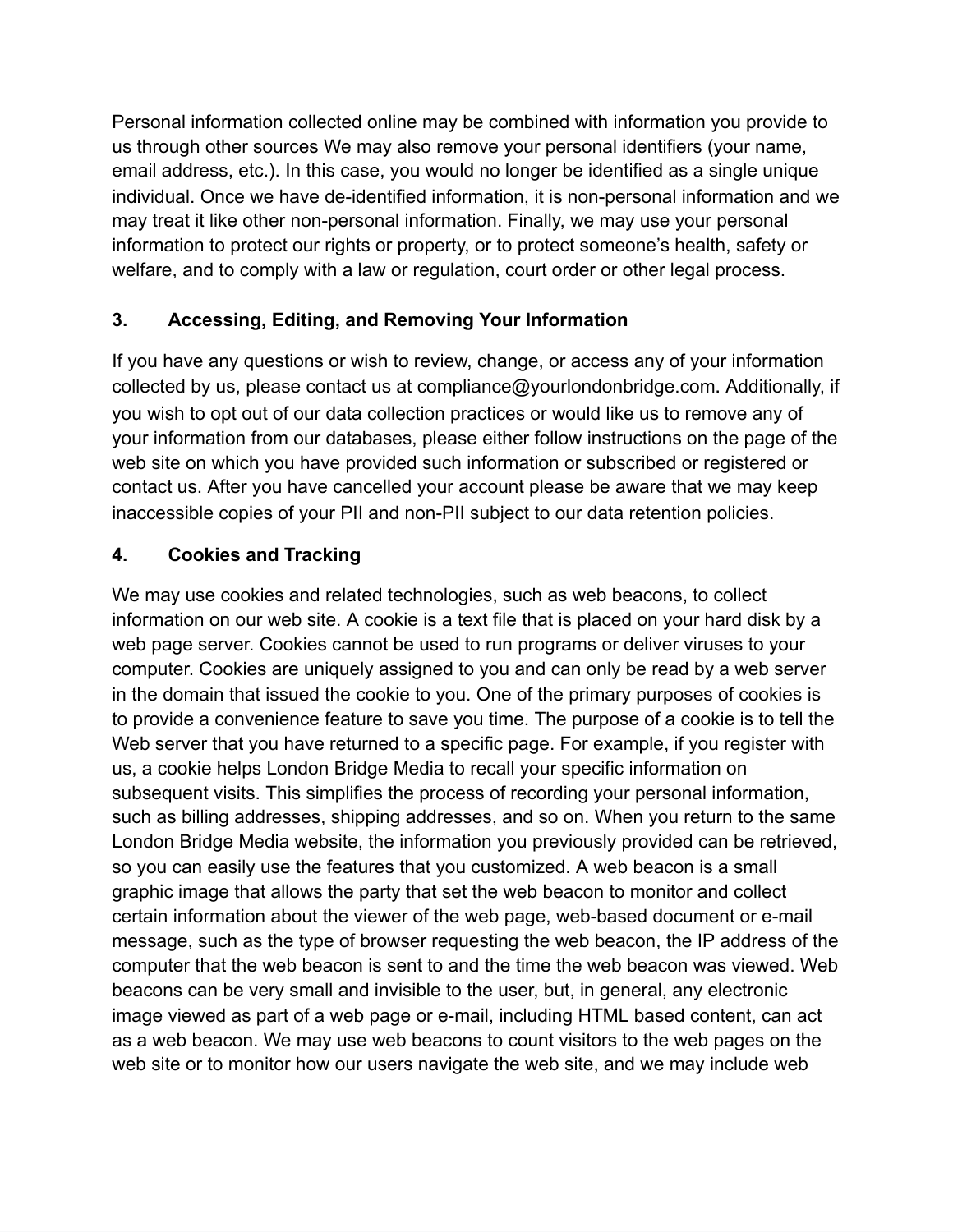beacons in e-mail messages in order to count how many messages sent were actually opened, acted upon or forwarded.

London Bridge Media and/or its marketing partners/affiliates also may use cookies on our web site. For instance, we may contract with our marketing partners/affiliates who will use cookies on our web site to track and analyze anonymous usage and volume statistical information from our visitors and members. Such information is shared externally only on an anonymous, aggregated basis. Marketing partners/affiliates use persistent cookies to help us to improve the visitor experience, to manage our site content, and to track visitor behavior. We may also contract with a third party to send e-mail to our users.

To help measure and improve the effectiveness of our e-mail communications, our marketing partners/affiliates sets cookies. All data collected by our marketing partners/affiliates on behalf of London Bridge Media is used solely by or on behalf of London Bridge Media and is shared externally only on an anonymous, aggregated basis. From time to time, we may allow our marketing partners/affiliates to post advertisements on our web site, and those our marketing partners/affiliates advertisements may include a cookie or web beacon served by our marketing partners/affiliates. This Privacy Policy does not cover the use of information collected from you by our marketing partners/affiliates ad servers. We do not control cookies in such marketing partners/affiliates ads, and you should check the privacy policies of those advertisers and/or ad services to learn about their use of cookies and other technology before linking to an ad. We will not share your personal information with these companies, but these companies may use information about your visits to this and other web sites in order to provide advertisements on this site and other sites about goods and services that may be of interest to you, and they may share your personal information that you provide to them with others.

You have the ability to accept or decline cookies. Most Web browsers automatically accept cookies, but you can usually modify your browser setting to decline cookies if you prefer. If you choose to decline cookies, you may not be able to fully experience the interactive features of the London Bridge Media websites you visit.

#### **5. Third Party Access to Your Information**

Although you are entering into an Agreement with London Bridge Media to disclose your information to us, we do use third party individuals and organizations to assist us, including contractors, web hosts, and others to allow you to access the Site.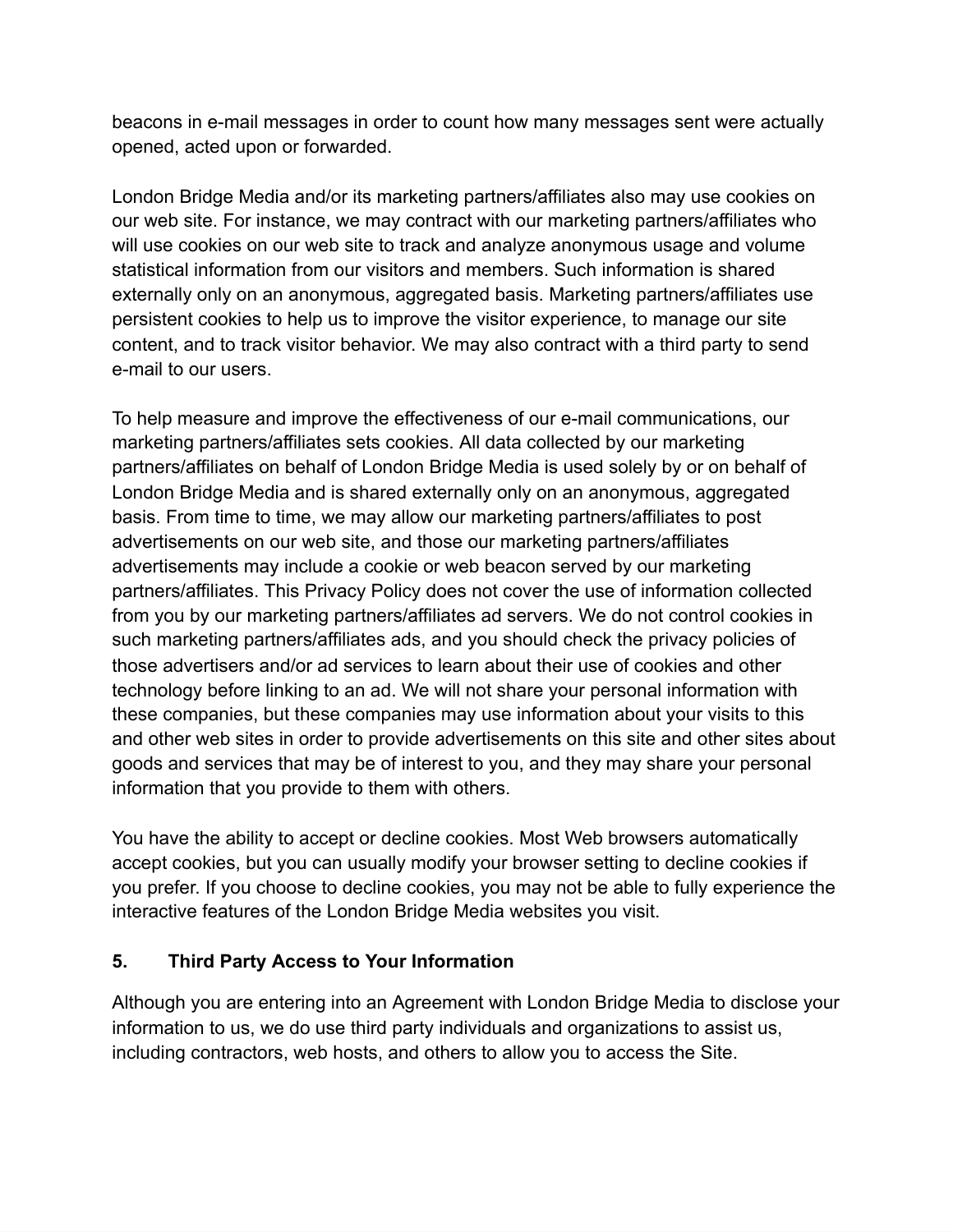Throughout the course of our provision of our services to you, we may delegate our authority to collect, access, use, and disseminate your information. It is therefore necessary that you grant the third parties we may use in the course of our business the same rights that you afford us under this Privacy Policy. For this reason, you hereby agree that for every authorization which you grant to us in this Privacy Policy, you also grant to any third party that we may hire, contract, or otherwise retain the services of for the purpose of operating, maintaining, repairing, or otherwise improving or preserving our website or its underlying files or systems. You agree not to hold us liable for the actions of any of these third parties, even if we would normally be held vicariously liable for their actions, and that you must take legal action against them directly should they commit any tort or other actionable wrong against you.

For instance, in the ordinary course of business we may share some personal information with companies that we hire to perform services or functions on our behalf. In all cases in which we share your personal information with a third party for the purpose of providing a service to us, we will not authorize them to keep, disclose or use your information with others except for the purpose of providing the services we asked them to provide.

We will not sell, exchange or publish your personal information, except in conjunction with one of our marketing partners or affiliate(s), including but not limited to eHealthInsurance Services, Inc. For some sorts of transactions, in addition to our direct collection of information, our third party service vendors (such as credit card companies, clearinghouses and banks) who may provide such services as credit, insurance, and escrow services may collect personal information directly from you to assist you with your transaction. We do not control how these third parties use such information, but we do ask them to disclose how they use your personal information before they collect it.

If you submit a review for a third party (person or business) using our Facebook Fan Review Application, during the submission process we ask your permission to gather your basic information (such as name and email address) which we then share with the third party for whom you are submitting the review. We may be legally compelled to release your personal information in response to a court order, subpoena, search warrant, law or regulation.

We may cooperate with law enforcement authorities in investigating and prosecuting web site visitors who violate our rules or engage in behavior, which is harmful to other visitors (or illegal). We may disclose your personal information to third parties if we feel that the disclosure is necessary to protect our rights or property, protect someone's health, safety or welfare, or to comply with a law or regulation, court order or other legal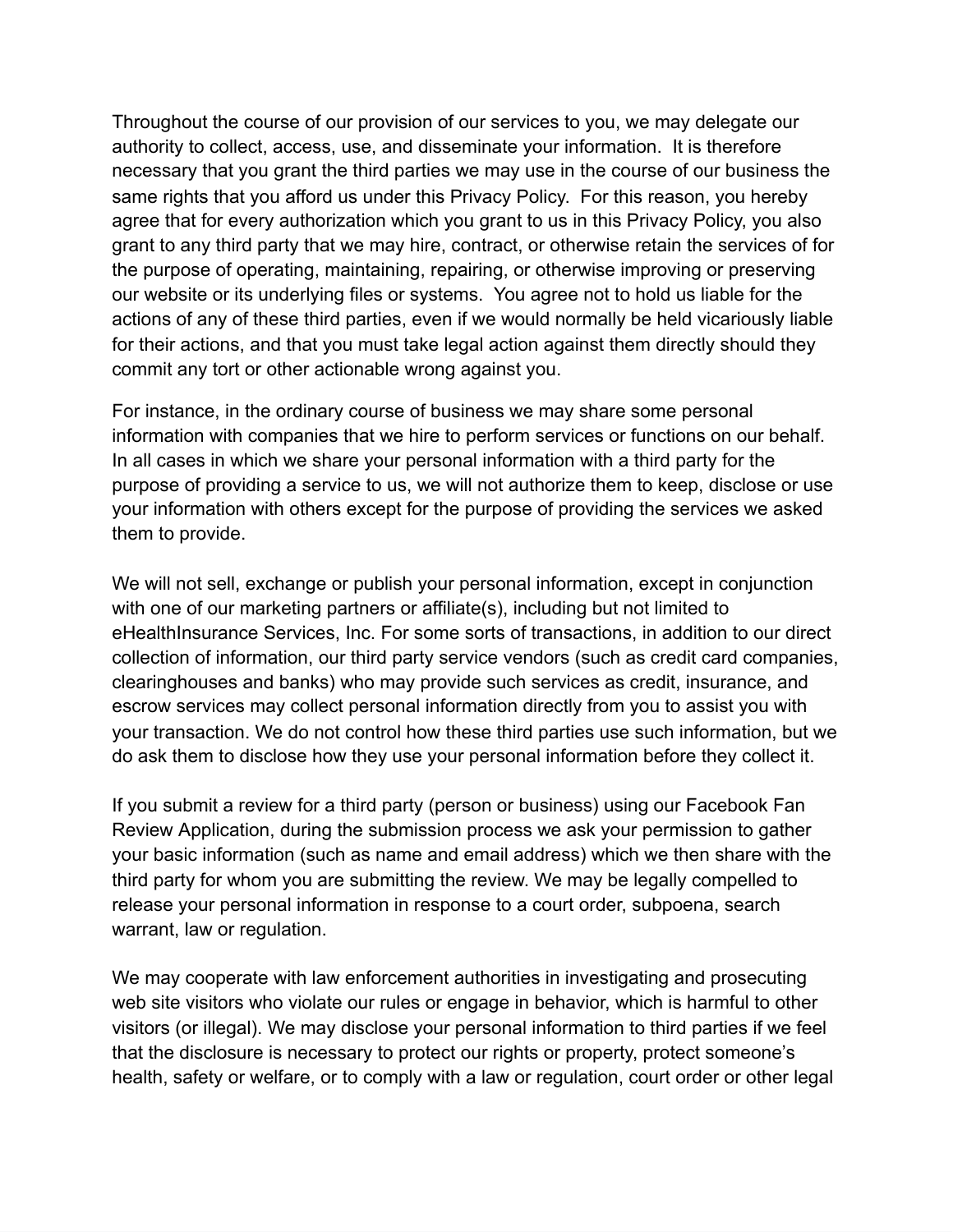process. As discussed in the section on cookies and other technologies, from time to time we may allow a third party to serve advertisements on this web site.

If you share information with the advertiser, including by clicking on their ads, this Privacy Policy does not control the advertisers use of your personal information, and you should check the privacy policies of those advertisers and/or ad services to learn about their use of cookies and other technology before linking to an ad.

# **6. Law Enforcement**

You agree that we may disclose your information to authorities if compelled to by a court order. Additionally, you agree that we may disclose your information if we reasonably believe that you have violated US laws, the terms of our Terms of Use or our Privacy Policy, or if we believe that a third party is at risk of bodily or economic harm. In the event that we receive a subpoena affecting your privacy, we may elect to notify you to give you an opportunity to file a motion to quash the subpoena, or we may attempt to quash it ourselves, but we are not obligated to do either. We may also proactively report you and release your information without receiving any request to third parties where we believe that it is proper to do so for legal reasons, where your actions violate any US laws or any other country having jurisdiction over us, our Site, or our Terms of Use. You release us from any damages that may arise from or relate to the release of your information to a request from law enforcement agencies or private litigants. We may release your information under the conditions listed in this paragraph whether it is to individuals or entities and to any state or federal authorities, as required.

# **7. Opt Out of Commercial, Non-Commercial Communications and Do Not Track**

If you decide to provide us with your contact information, you agree that we may send you communications via text and emails. However, you may unsubscribe from certain communications by notifying London Bridge Media that you no longer wish to receive these communications and we will endeavour to promptly remove you from our mailing list or communications once we have received that request. We currently do not offer functionality for you to opt out through "do not track" listings. If you wish to opt out of certain communications or information collection, please contact us at compliance@yourlondonbridge.com

#### **8. Third Parties**

London Bridge Media or other users may post links to third party websites on Site, which may include information that we have no control over. When accessing a third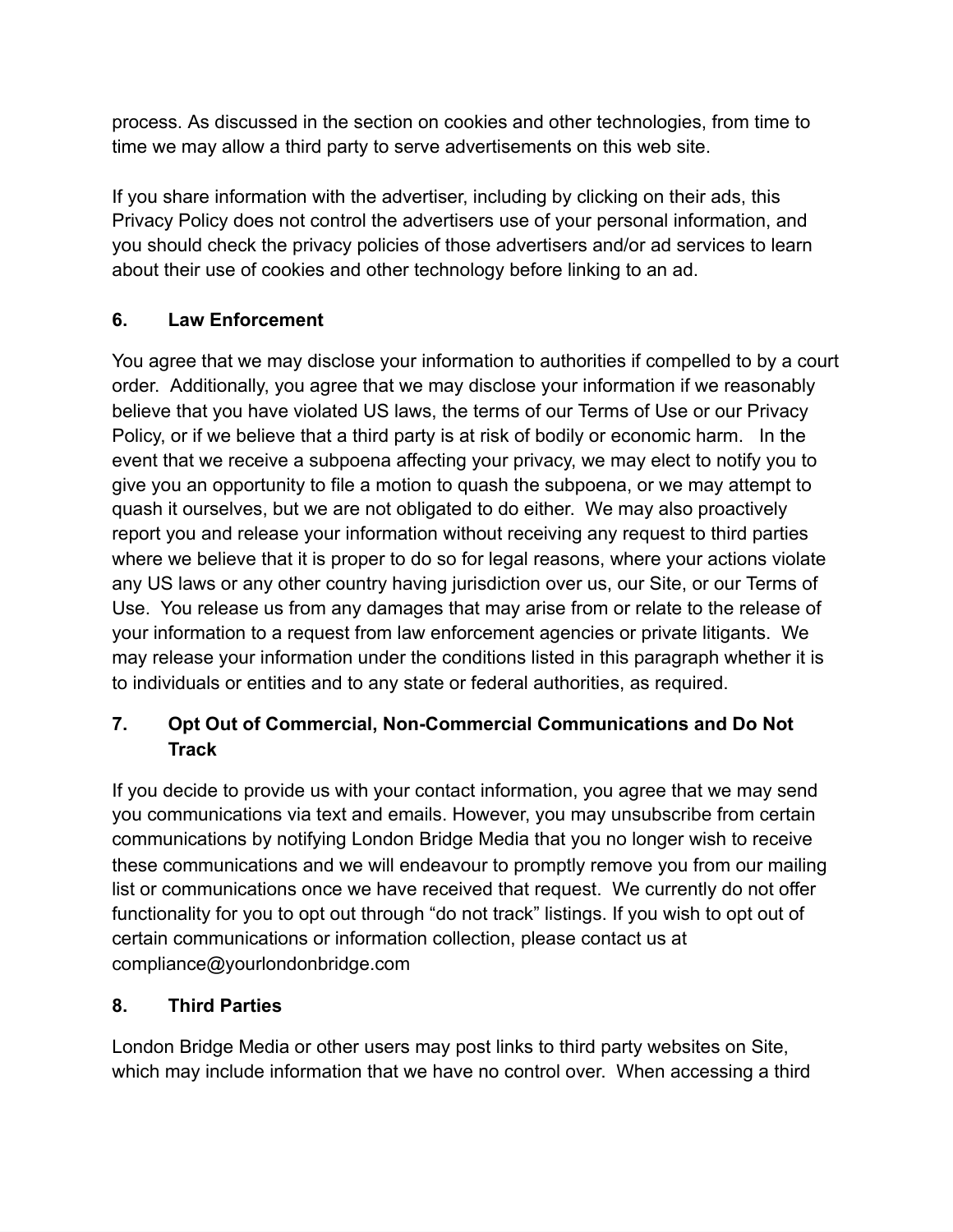party site through our Site, you acknowledge that you are aware that these third party websites are not screened for privacy or security issues by us.

Please be aware that this Privacy Policy, and any other policies in place, in addition to any amendments, does not create rights enforceable by third parties. London Bridge Media bears no responsibility for the information collected or used by any advertiser or third party website. You must review their electronic agreements and privacy policies to understand how their information collection practices work.

### **9. Security Measures**

We have implemented generally accepted standards of technology and operational security in order to protect personally-identifiable information from loss, misuse, alteration, or destruction. Only authorized personnel and third party vendors have access to your personal information, and these employees and vendors are required to treat this information as confidential. Despite these precautions, we cannot guarantee that unauthorized persons will not obtain access to your personal information. For this reason, we recommend that you use anti-virus software, routine credit checks, firewalls, and other precautions to protect yourself from security and privacy threats.

# **10. Links**

This Site contains links to other sites that provide information that we consider to be interesting. London Bridge Media is not responsible for the privacy practices or the content of such web sites.

# **11. Public Discussions**

This site may provide public discussions on various business valuation topics. Please note that any information you post in these discussions will become public, so please do not post sensitive information in the public discussions. Whenever you publicly disclose information online, that information could be collected and used by others. We are not responsible for any action or policies of any third parties who collect information that users disclose in any such forums on the web site. London Bridge Media does not agree or disagree with anything posted on the discussion board. Also remember that you must comply with our other published policies regarding postings on our public forums.

# **12. Your California Privacy Rights**

London Bridge Media permits residents of the State of California to use its Site and complies with the California Business and Professions Code §§ 22575-22579. If you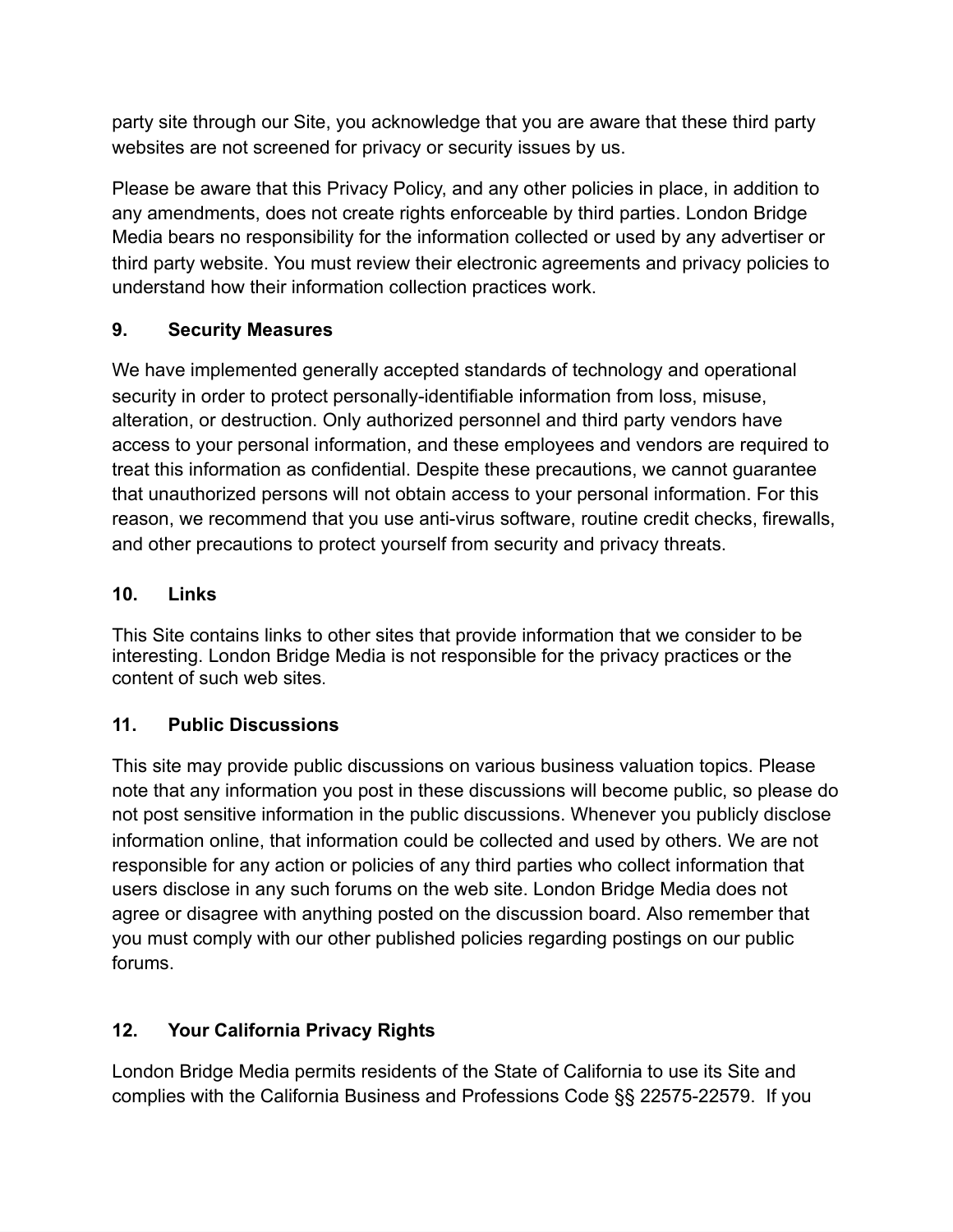are a California resident you may request certain information regarding our disclosure of personal information to any third parties for their direct marketing purposes. Various provisions throughout this Privacy Policy address requirements of the Californian privacy statutes. Although we do not disseminate your information to third parties without permission, you must presume that we collect electronic information from all visitors. You may contact us at compliance@yourlondonbridge.com with any questions.

# **13. Age Compliance**

We intend to fully comply with American and international laws respecting children's privacy including COPPA. Therefore, we do not collect or process any information for any persons under the age of 18. If you are under 18 and using our Site, please stop immediately and do not submit any information to us. In the event that you become aware that we have inadvertently collected any information from users under the age of 18, please contact us immediately.

# 14. **International Transfer**

Your information may be transferred to - and maintained on - computers located outside of your state, province, country, or other governmental jurisdiction where the privacy laws may not be as protective as those in your jurisdiction. Your consent to this Privacy Policy followed by your submission of such information represents your agreement to that transfer. PII and Non-PII that is submitted to London Bridge Media will be collected, processed, stored, disclosed and disposed of in accordance with applicable U.S. law and this policy. If you are a non-U.S. user, you acknowledge and agree that London Bridge Media may collect and use your Information and disclose it to other entities outside your resident jurisdiction. In addition, such information may be stored on servers located outside your resident jurisdiction. U.S. law may not provide the degree of protection for information that is available in other countries.

# **15. Merger and Acquisition**

In the event that London Bridge Media is involved in a bankruptcy, merger, acquisition, reorganization or sale of assets, your information may be sold or transferred as part of that transaction. Please be aware that once the information is transferred your privacy rights may change.

# **16. Amendments**

Like our Terms of Use, we may amend this Privacy Policy from time to time. When we amend this Privacy Policy, we will modify the date listed on this Agreement or we may contact you. You must agree to the amendments as a condition of your continued use